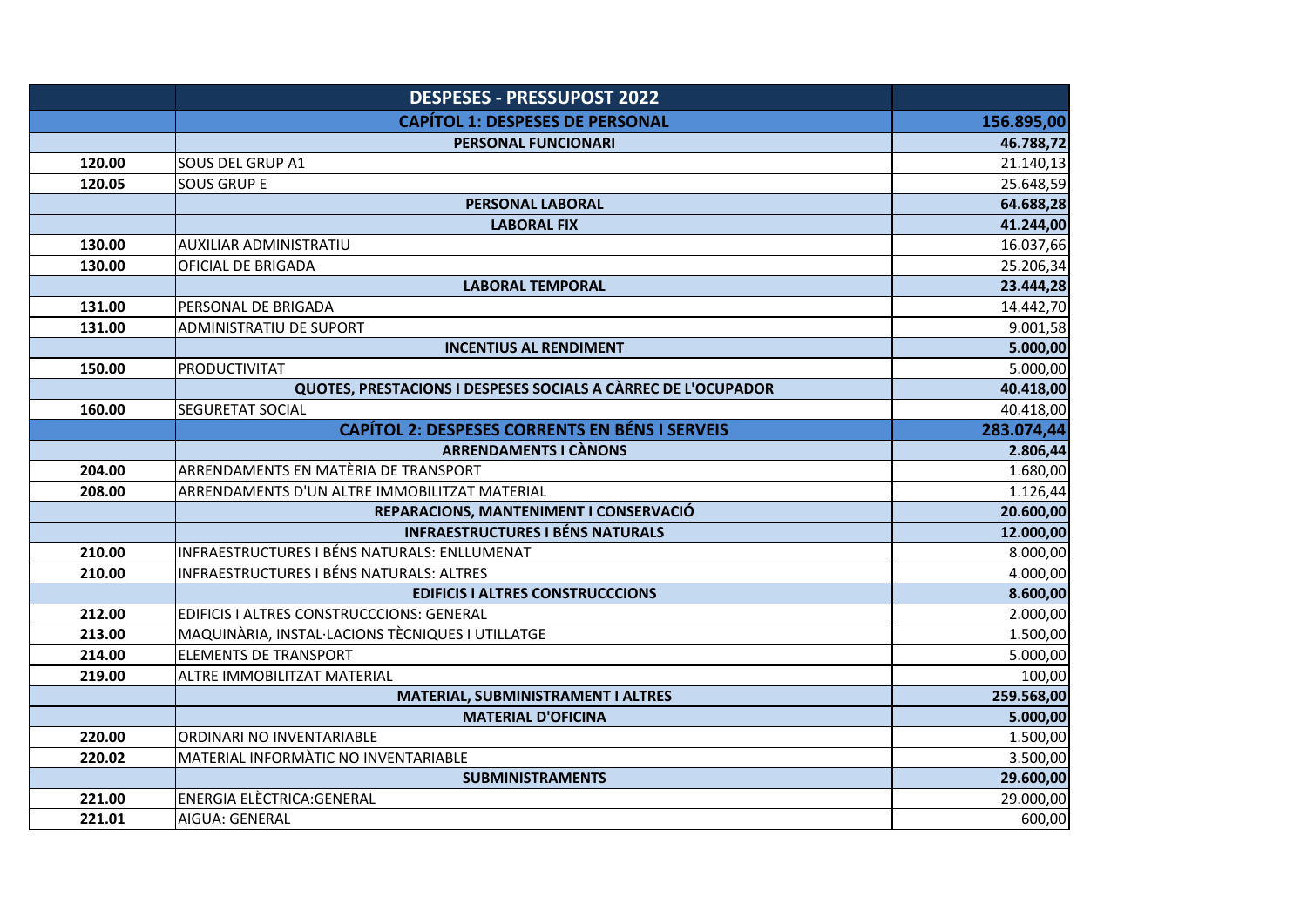| 221.02 | <b>GAS: GENERAL</b>                                                           | 0,00      |
|--------|-------------------------------------------------------------------------------|-----------|
|        | <b>COMBUSTIBLES I CARBURANTS</b>                                              | 16.900,00 |
| 221.03 | <b>COMBUSTIBLES I CARBURANTS: GENERAL</b>                                     | 3.000,00  |
| 221.04 | <b>VESTUARI</b>                                                               | 500,00    |
| 221.11 | SUBMINISTRAMENTS DE RECANVIS DE MAQUINÀRIA, UTILLATGE I ELEMENTS DE TRANSPORT | 500,00    |
| 221.12 | SUBMINISTRAMENTS DE MATERIAL ELECTRÒNIC, ELÈCTRIC I DE TELECOMUNICACIONS      | 2.600,00  |
| 221.13 | MANUTENCIÓ D'ANIMALS                                                          | 2.300,00  |
| 221.99 | <b>ALTRES SUBMINISTRAMENTS</b>                                                | 8.000,00  |
|        | <b>COMUNICACIONS</b>                                                          | 16.600,00 |
| 222.00 | SERVEIS DE TELECOMUNICACIONS: GENERAL                                         | 9.000,00  |
| 222.01 | <b>POSTALS</b>                                                                | 1.200,00  |
| 224.00 | PRIMES D'ASSEGURANCES                                                         | 6.400,00  |
|        | <b>TRIBUTS</b>                                                                | 100,00    |
| 225.01 | TRIBUTS DE LES COMUNITATS AUTÒNOMES                                           | 100,00    |
|        | <b>DESPESES DIVERSES</b>                                                      | 70.800,00 |
| 226.01 | ATENCIONS PROTOCOL·LÀRIES I REPRESENTATIVES                                   | 1.000,00  |
| 226.02 | PUBLICITAT I PROPAGANDA                                                       | 12.600,00 |
| 226.03 | PUBLICACIÓ EN DIARIS OFICIALS                                                 | 200,00    |
| 226.04 | JURÍDICS, CONTENCIOSOS                                                        | 1.000,00  |
| 226.06 | REUNIONS, CONFERENCIES I CURSOS                                               | 1.000,00  |
| 226.07 | OPOSICIONS I PROVES SELECTIVES                                                | 1.000,00  |
| 226.08 | <b>FESTES POPULARS</b>                                                        | 25.000,00 |
| 226.09 | <b>ACTIVITATS CULTURALS I ESPORTIVES</b>                                      | 19.000,00 |
| 226.99 | <b>ALTRES DESPESES DIVERSES</b>                                               | 10.000,00 |
|        | TREBALLS REALITZATS PER ALTRES EMPRESES I PROFESSIONALS                       | 97.568,00 |
| 227.00 | NETEJA I ACONDICIONAMENT                                                      | 54.000,00 |
| 227.01 | <b>SEGURETAT</b>                                                              | 2.300,00  |
| 227.05 | PROCESSOS ELECTORALS                                                          | 100,00    |
| 227.06 | <b>ESTUDIS I TREBALLS TÈCNICS</b>                                             | 6.000,00  |
| 227.08 | SERVEIS DE RECAPTACIÓ A FAVOR DE L'ENTITAT                                    | 168,00    |
| 227.99 | ALTRES TREBALLS REALITZATS PER ALTRES EMPRESES I PROFESSIONALS                | 35.000,00 |
|        | <b>INDEMNITZACIONS PER RAÓ DEL SERVEI</b>                                     | 23.000,00 |
|        | <b>DIETES</b>                                                                 | 22.000,00 |
| 230.00 | DELS MEMBRES DELS ÒRGANS DE GOVERN                                            | 22.000,00 |
|        | <b>LOCOMOCIÓ</b>                                                              | 1.000,00  |
| 231.00 | DELS MEMBRES DELS ORGANS DE GOVERN                                            | 900,00    |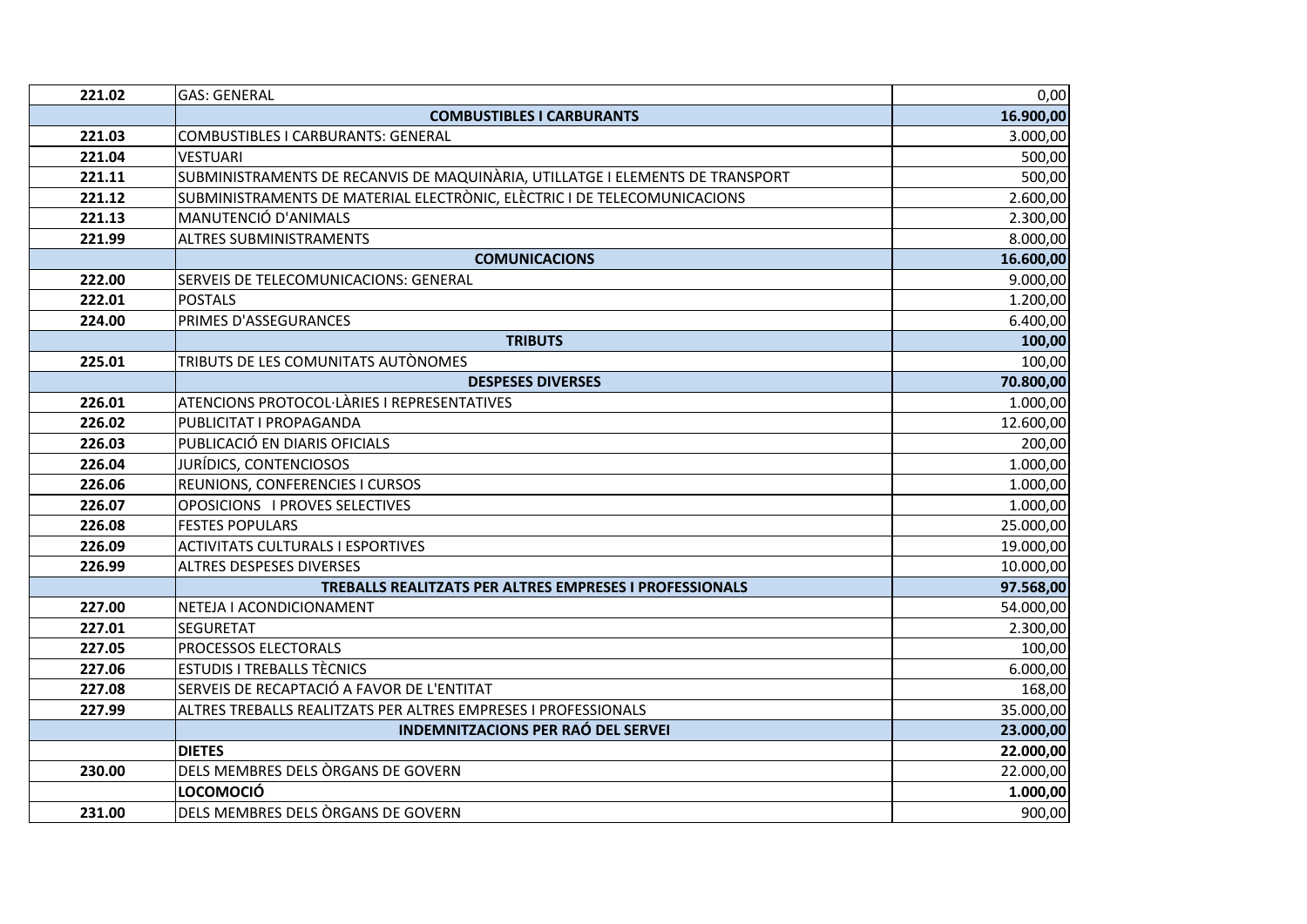| 231.20 | DEL PERSONAL NO DIRECTIU                                                                                      | 100,00     |
|--------|---------------------------------------------------------------------------------------------------------------|------------|
|        | TREBALLS REALITZATS PER ADMINISTRACIONS PÚBLIQUES I ALTRES ENTITATS PÚBLIQUES                                 |            |
| 250.00 | TREBALLS REALITZATS PER ADMINISTRACIONS PÚBLIQUES I ALTRES ENTITATS PÚBLIQUES                                 | 100,00     |
|        | <b>CAPÍTOL 3: DEPESES FINANCERES</b>                                                                          | 1.000,00   |
|        | INTERESSOS DE DEMORA I ALTRES DESPESES FINANCERES                                                             | 1.000,00   |
| 359.00 | ALTRES DESPESES FINANCERES                                                                                    | 1.000,00   |
|        | <b>CAPÍTOL 4: TRANSFERÈNCIES CORRENTS</b>                                                                     | 38.550,00  |
|        | <b>A ENTITATS LOCALS</b>                                                                                      | 28.550,00  |
| 465.00 | A DIPUTACIONS, CONSELLS O CABILDOS INSULARS                                                                   | 28.000,00  |
| 466.00 | A ALTRES ENTITATS QUE AGRUPIN MUNICIPS                                                                        | 450,00     |
| 467.00 | A CONSORCIS                                                                                                   | 100,00     |
|        | A FAMÍLIES I INSTITUCIONS SENSE FINS DE LUCRE                                                                 | 10.000,00  |
| 480.00 | A FAMÍLIES I INSTITUCIONS SENSE FINS DE LUCRE                                                                 | 10.000,00  |
|        | <b>CAPÍTOL 5: FONS DE CONTINGÈNCIA I ALTRES IMPREVISTOS</b>                                                   | 4.500,00   |
| 500.00 | FONS DE CONTINGÈNCIA D'EXECUCIÓ PRESSUPOSTÀRIA. ARTICLE 31 LLEI ORGÀNICA 2/2012, DE 27 D'ABRIL, D'ESTABILITAT | 4.500,00   |
|        | PRESSUPOSTÀRIA I SOSTENIBILITAT FINANCERA                                                                     |            |
|        | <b>CAPÍTOL 6: INVERSIONS REALS</b>                                                                            | 411.405,27 |
|        | INVERSIONS DE REPOSICIÓ D'INFRAESTRUCTURES I BÉNS DESTINATS A L'ÚS GENERAL                                    | 5.566,00   |
| 610.00 | INVERSIONS EN TERRENYS FRANJA DE SEGURETAT                                                                    | 5.566,00   |
|        | INVERSIÓ NOVA ASSOCIADA AL FUNCIONAMENT OPERATIU DELS SERVEIS                                                 | 96.717,29  |
| 621.00 | RESTAURACIÓ DE ZONES HUMIDES                                                                                  | 15.391,99  |
| 622.00 | MAGATZEM MUNICPAL (PUOSC)                                                                                     | 74.825,30  |
| 625.00 | <b>MOBILIARI</b>                                                                                              | 4.500,00   |
| 626.00 | EQUIPS PER A PROCESSOS INFORMACIÓ                                                                             | 2.000,00   |
|        | PROJECTES COMPLEXOS                                                                                           | 170.480,59 |
| 627.00 | CONSOLIDACIÓ MURALLA CASTELL 3a FASE (PUOSC)                                                                  | 90.209,85  |
| 627.01 | MILLORA I ADAPTACIÓ CONSISTORI (puosc)                                                                        | 11.804,69  |
| 627.02 | MESURES EFICIENCIA ENERGETICA AJUNTAMENT (PUOSC)                                                              | 15.100,25  |
| 627.03 | MURALLA CASTELL, ALTRES FASES                                                                                 | 53.365,80  |
|        | ALTRES INVERSIONS NOVES ASSOCIADES AL FUNCIONAMENT OPERATIU DELS SERVEIS                                      | 110.655,83 |
| 629.00 | MILLORES DEIXALLERIA MUNICIPAL (PUOSC)                                                                        | 45.005,30  |
| 629.01 | <b>ENLLUMENAT MASIES CATALANES 3a FASE (PUOSC)</b>                                                            | 23.169,66  |
| 629.02 | ENLLUMENAT MASIES CATALANES 2a FASE                                                                           | 20.680,82  |
| 629.03 | <b>ENLLUMENAT EXTERIOR POBLE</b>                                                                              | 21.800,05  |
|        | INVERSIÓ DE REPOSICIÓ ASSOCIADA AL FUNCIONAMENT OPERATIU DELS SERVEIS                                         | 19.000,00  |
| 631.00 | TERRENYS I BÉNS NATURALS: CAMINS MUNICIPALS                                                                   | 15.000,00  |